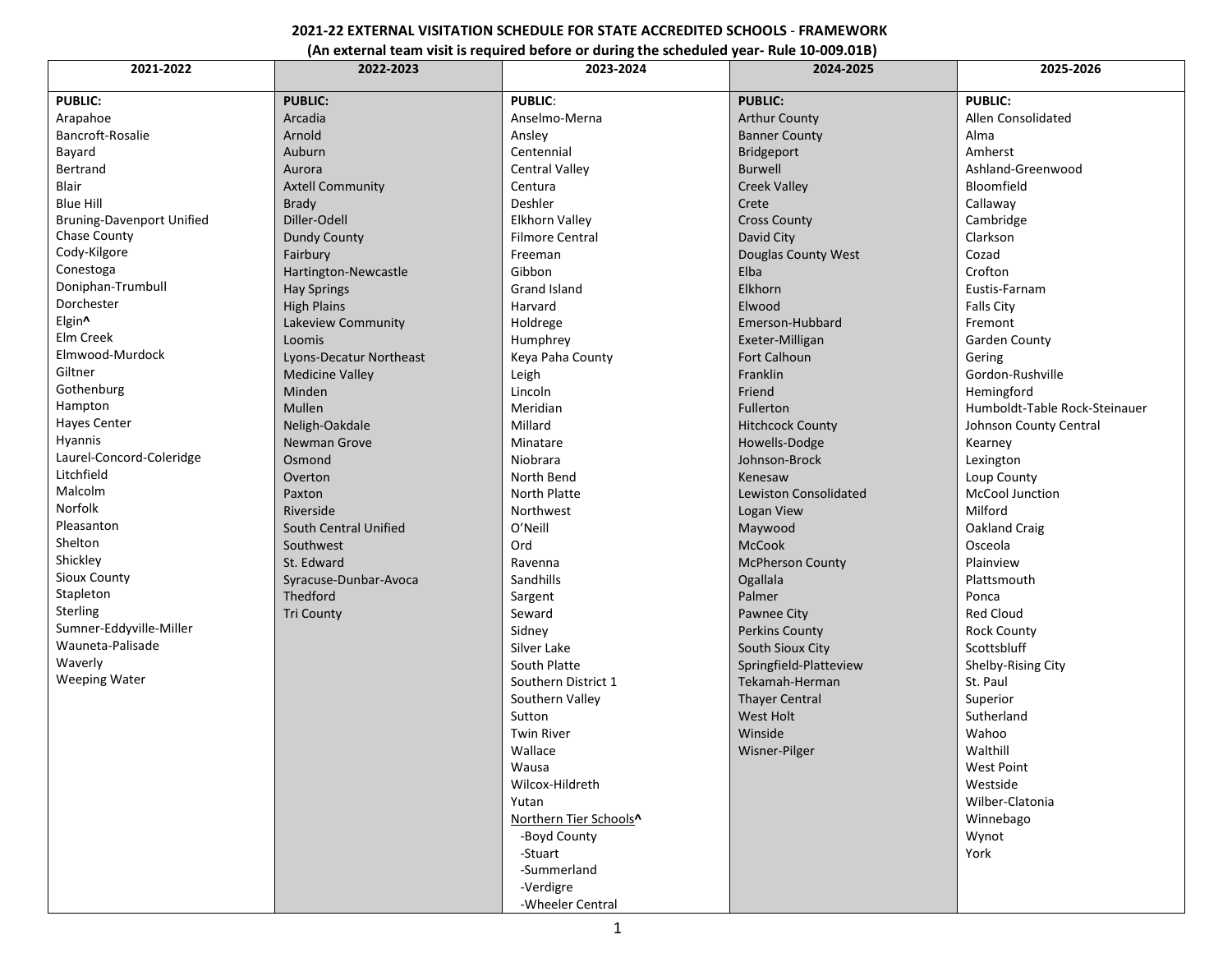## **2021-22 EXTERNAL VISITATION SCHEDULE FOR STATE ACCREDITED SCHOOLS** - **FRAMEWORK**

| 2021-2022                                                          |                                  | 2022-2023                         | 2023-2024                        | 2024-2025                           |                         | 2025-2026                |                                  |
|--------------------------------------------------------------------|----------------------------------|-----------------------------------|----------------------------------|-------------------------------------|-------------------------|--------------------------|----------------------------------|
| <b>NONPUBLIC:</b>                                                  |                                  | <b>NONPUBLIC:</b>                 | <b>NONPUBLIC:</b>                | <b>NONPUBLIC:</b>                   |                         | <b>NONPUBLIC:</b>        |                                  |
| Omaha Archdiocese                                                  |                                  | <b>Omaha Archdiocese</b>          | Omaha Archdiocese                | Lincoln:                            | Lincoln Lutheran        |                          | Central City: Nebraska Christian |
| Elgin:                                                             | Pope John XXIII                  | Columbus: St. Anthony             | Lindsay: Holy Family School      | <b>Grand Island Diocese</b>         |                         | Lincoln:                 | Parkview Christian               |
| Elgin:                                                             | St. Boniface                     | Columbus: St. Bonaventure         | CUES:                            | North Platte: North Platte Catholic |                         | Omaha:                   | Nelson Mandela                   |
| Hartington:                                                        | Cedar Catholic                   | Columbus: St. Isidore             | Omaha: All Saints Catholic       | <b>Omaha Archdiocese</b>            |                         | <b>Lincoln Diocese</b>   |                                  |
| Hartington:                                                        | <b>Holy Trinity</b>              | Omaha:<br>St. Bernard             | Omaha: Holy Name                 | Atkinson:                           | St. Joseph's            |                          | Nebraska City: Lourdes Central   |
| Omaha:                                                             | Our Lady of Lourdes*             | Omaha:<br>St. James-Seton         | Omaha: Sacred Heart              | Clarkson:                           | St. John Neumann        | <b>Omaha Archdiocese</b> |                                  |
| Omaha:                                                             | St. Wenceslaus                   | St. Joan of Arc<br>Omaha:         |                                  | Creighton:                          | St. Ludger Elem         | Albion:                  | St. Michaels                     |
| Omaha:                                                             | Sts. Peter & Paul*               | St. Philip Neri<br>Omaha:         |                                  | Crofton:                            | St. Rose of Lima        | Hartington:              | East/West Catholic               |
| O'Neill:                                                           | St. Mary's                       |                                   | <b>EDUCATIONAL SERVICE UNIT:</b> | Dodge:                              | St. Wenceslaus          | Omaha:                   | St. Robert                       |
| Ralston:                                                           | St. Gerald                       | <b>SPECIAL PURPOSE SCHOOL:</b>    | Fremont: ESU 2                   | Howells:                            | <b>Howells Catholic</b> | <b>Bellarmine</b>        |                                  |
| S. Sioux City:                                                     | St. Michaels                     | Hastings:<br><b>West Hastings</b> | Hastings: ESU 9                  | Madison:                            | St. Leonard Catholic    |                          | Winnebago: St. Augustine         |
|                                                                    |                                  | West Kearney<br>Kearney:          | Holdrege: ESU 11                 | Omaha:                              | Madonna                 |                          |                                  |
| <b>SPECIAL PURPOSE SCHOOL:</b>                                     |                                  |                                   | Lincoln: ESU 18                  | Osmond:                             | St. Mary's              |                          | <b>EDUCATIONAL SERVICE UNIT:</b> |
|                                                                    | Omaha: NE Correctional Youth Fac | <b>EDUCATIONAL SERVICE UNIT:</b>  |                                  | Wayne:                              | St. Mary's              | La Vista:                | ESU <sub>3</sub>                 |
|                                                                    |                                  | ESU <sub>5</sub><br>Beatrice:     |                                  |                                     |                         | Auburn:                  | ESU <sub>4</sub>                 |
| <b>EDUCATIONAL SERVICE UNIT:</b><br>Wakefield:<br>ESU <sub>1</sub> |                                  | Columbus: ESU 7                   |                                  | <b>SPECIAL PURPOSE SCHOOL:</b>      |                         | Ogallala:                | <b>ESU 16</b>                    |
| Neligh:                                                            | ESU 8                            | Ainsworth: ESU 17                 |                                  | Chadron: Pine Ridge Job Corps       |                         |                          |                                  |
| Kearney:                                                           | <b>ESU 10</b>                    |                                   |                                  |                                     |                         |                          |                                  |
|                                                                    |                                  |                                   |                                  | <b>EDUCATIONAL SERVICE UNIT:</b>    |                         |                          |                                  |
|                                                                    |                                  |                                   |                                  | <b>ESU 15</b><br>Trenton:           |                         |                          |                                  |
|                                                                    |                                  |                                   |                                  | Omaha:                              | <b>ESU 19</b>           |                          |                                  |
|                                                                    |                                  |                                   |                                  |                                     |                         |                          |                                  |

\*Consortium Schools

^Northern Tier Schools